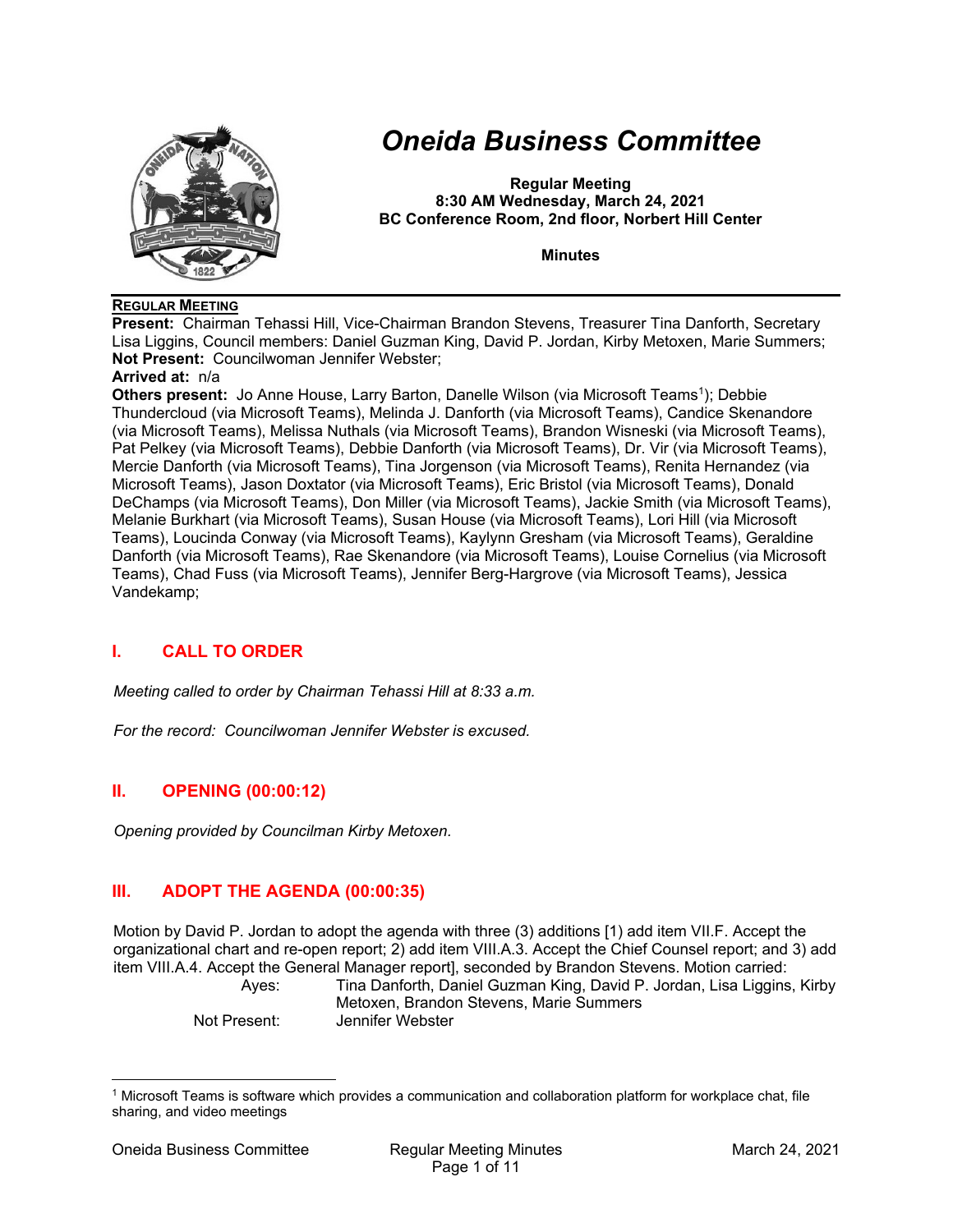## **IV. MINUTES**

**A. Approve the March 2, 2021, special Business Committee meeting minutes (00:02:11)**  Sponsor: Lisa Liggins, Secretary

Motion by Lisa Liggins to approve the March 2, 2021, special Business Committee meeting minutes, seconded by Marie Summers. Motion carried:

- Ayes: Tina Danforth, Daniel Guzman King, Lisa Liggins, Kirby Metoxen, Marie Summers Abstained: David P. Jordan, Brandon Stevens Not Present: Jennifer Webster
- **B. Approve the March 10, 2020, regular Business Committee meeting minutes (00:02:47)**

Sponsor: Lisa Liggins, Secretary

Motion by David P. Jordan to approve the March 10, 2021, regular Business Committee meeting minutes, seconded by Lisa Liggins. Motion carried:

Tina Danforth, Daniel Guzman King, David P. Jordan, Lisa Liggins, Kirby Metoxen, Brandon Stevens, Marie Summers Not Present: Jennifer Webster

# **V. RESOLUTIONS**

# **A. Approve resolution entitled Amendments to the Oneida Airport Hotel Corporation Bylaws (00:03:06)**

Sponsor: Kirby Metoxen, Councilman

Motion by Daniel Guzman King to adopt resolution 03-24-21-A Amendments to the Oneida Airport Hotel Corporation Bylaws, seconded by Marie Summers. Motion carried:

 Ayes: Tina Danforth, Daniel Guzman King, David P. Jordan, Lisa Liggins, Kirby Metoxen, Brandon Stevens, Marie Summers Not Present: Jennifer Webster

Oneida Business Committee Regular Meeting Minutes March 24, 2021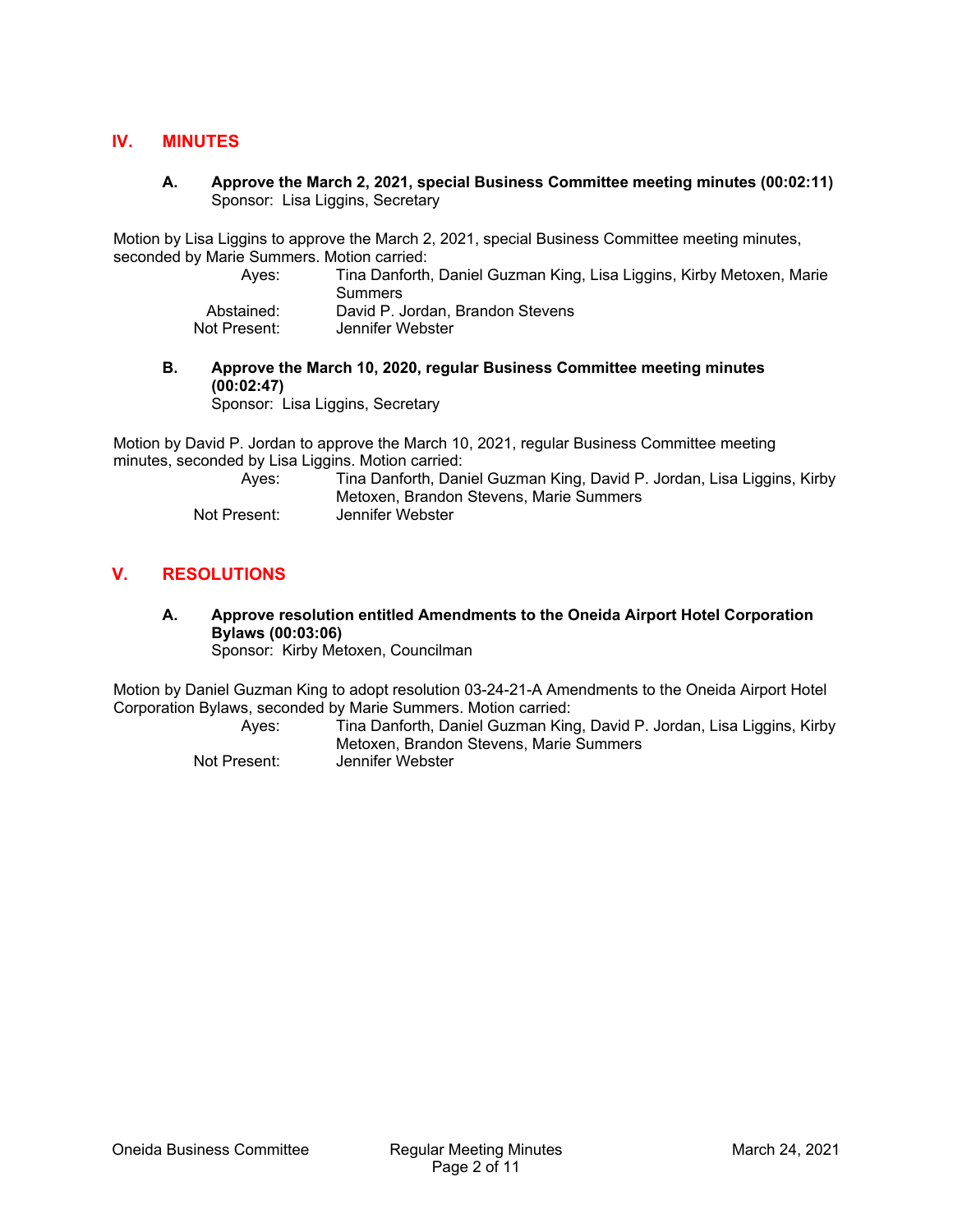## **VI. STANDING COMMITTEES**

#### **A. COMMUNITY DEVELOPMENT PLANNING COMMITTEE**

**1. Accept the January 7, 2021, regular Community Development Planning Committee meeting minutes (00:07:42)**  Sponsor: Brandon Stevens, Vice-Chairman

Motion by Lisa Liggins to accept the January 7, 2021, regular Community Development Planning Committee meeting minutes, seconded by Marie Summers. Motion carried:

 Ayes: Tina Danforth, Daniel Guzman King, David P. Jordan, Lisa Liggins, Kirby Metoxen, Brandon Stevens, Marie Summers

Not Present: Jennifer Webster

**2. Accept the February 4, 2021, regular Community Development Planning Committee meeting minutes (00:08:20)**  Sponsor: Brandon Stevens, Vice-Chairman

Motion by David P. Jordan to accept the February 4, 2021, regular Community Development Planning Committee meeting minutes, seconded by Lisa Liggins. Motion carried:

 Ayes: Tina Danforth, Daniel Guzman King, David P. Jordan, Lisa Liggins, Kirby Metoxen, Brandon Stevens, Marie Summers Not Present: Jennifer Webster

## **B. FINANCE COMMITTEE**

**1. Accept the March 1, 2021, regular Finance Committee meeting minutes (00:08:45)** 

Sponsor: Tina Danforth, Treasurer

Motion by Kirby Metoxen to accept the March 1, 2021, regular Finance Committee meeting minutes, seconded by Marie Summers. Motion carried:

 Ayes: Tina Danforth, Daniel Guzman King, David P. Jordan, Lisa Liggins, Kirby Metoxen, Brandon Stevens, Marie Summers Not Present: Jennifer Webster

**2. Accept the March 15, 2021, regular Finance Committee meeting minutes (00:09:07)**  Sponsor: Tina Danforth, Treasurer

Motion by Brandon Stevens to accept the March 15, 2021, regular Finance Committee meeting minutes, seconded by Kirby Metoxen. Motion carried:

 Ayes: Tina Danforth, Daniel Guzman King, David P. Jordan, Lisa Liggins, Kirby Metoxen, Brandon Stevens, Marie Summers Not Present: Jennifer Webster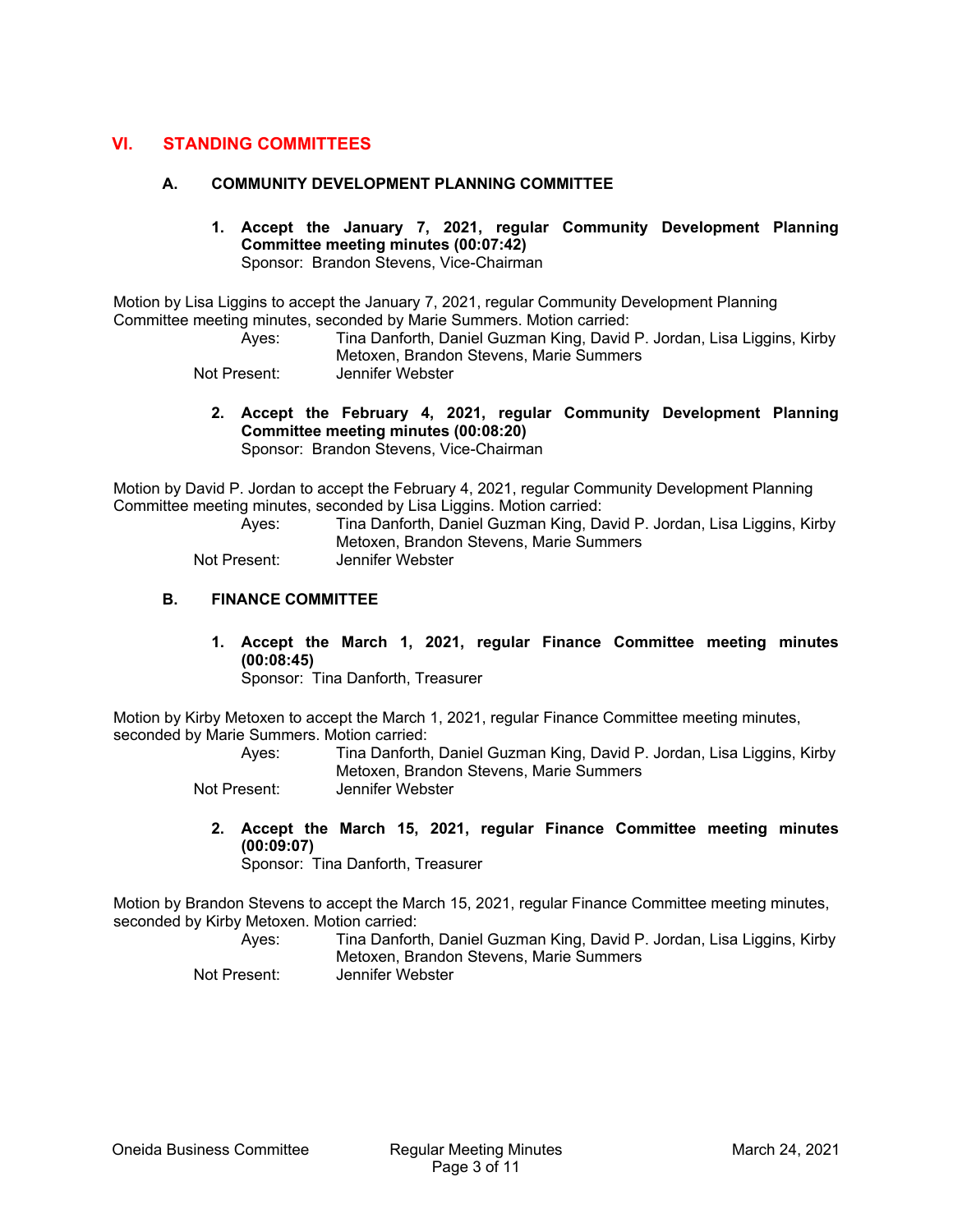## **VII. NEW BUSINESS**

**A. Post one (1) vacancy - Oneida Trust Enrollment Committee (00:09:30)**  Sponsor: Lisa Liggins, Secretary

Motion by David P. Jordan to post one (1) vacancy for the Oneida Trust Enrollment Committee, seconded by Lisa Liggins. Motion carried:

 Ayes: Tina Danforth, Daniel Guzman King, David P. Jordan, Lisa Liggins, Kirby Metoxen, Brandon Stevens, Marie Summers

Not Present: Jennifer Webster

**B. Post ten (10) vacancies for alternates for 2021 Special Election - Oneida Election Board (00:09:53)** 

Sponsor: Lisa Liggins, Secretary

Motion by Lisa Liggins to post ten (10) vacancies Oneida Election Board alternates for the 2021 Special Election, seconded by Marie Summers. Motion carried:

| Aves:        | Tina Danforth, Daniel Guzman King, David P. Jordan, Lisa Liggins, Kirby |
|--------------|-------------------------------------------------------------------------|
|              | Metoxen, Brandon Stevens, Marie Summers                                 |
| Not Present: | Jennifer Webster                                                        |

**C. Determine next steps regarding the request from the Oneida Election Board for emergency amendments to the Election law (00:10:15)**  Sponsor: Candance House, Chairwoman/Election Board

Motion by Lisa Liggins to send the request from the Oneida Election Board for emergency amendments to the Election law to the Legislative Operating Committee for consideration, seconded by David P. Jordan. Motion carried:

| Aves:        | Tina Danforth, Daniel Guzman King, David P. Jordan, Lisa Liggins, Kirby |
|--------------|-------------------------------------------------------------------------|
|              | Metoxen, Brandon Stevens, Marie Summers                                 |
| Not Present: | Jennifer Webster                                                        |

**D. Approve the Family Services request to post two (2) grant funded positions for one (1) Community Advocate (Women's Domestic Abuse) and one (1) Community Advocate (Prevention) (00:11:03)** 

Sponsor: Geraldine Danforth, Area Manager/Human Resources

Motion by Lisa Liggins to approve the request from Family Services to post two (2) grant funded positions for one (1) Community Advocate (Women's Domestic Abuse) and one (1) Community Advocate (Prevention), seconded by Daniel Guzman King. Motion carried:

 Ayes: Tina Danforth, Daniel Guzman King, David P. Jordan, Lisa Liggins, Kirby Metoxen, Brandon Stevens, Marie Summers Not Present: Jennifer Webster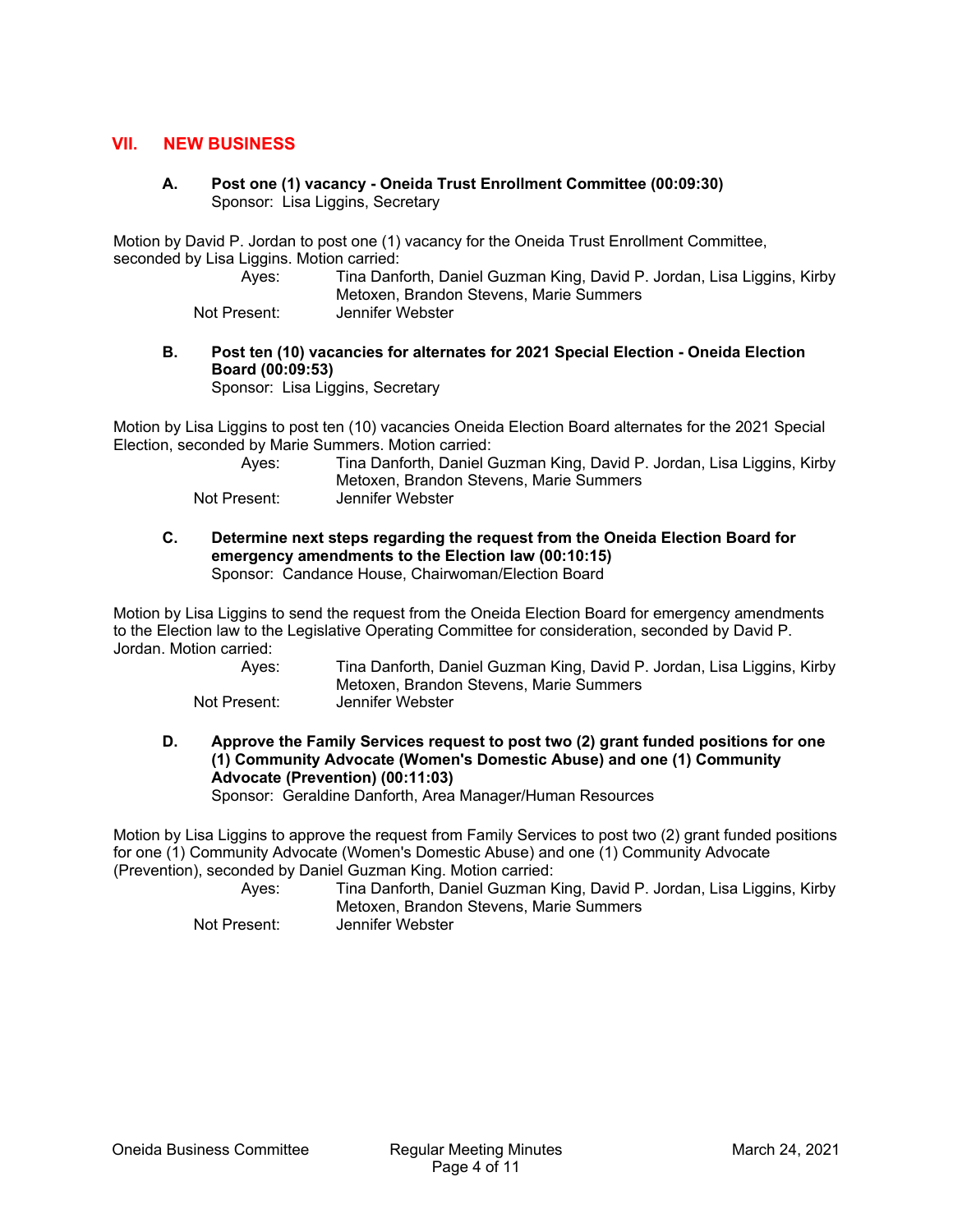# **E. Review the Cage/Vault/Kiosk Chapter 10 Minimum Internal Controls and determine appropriate next steps (00:14:00)**

Sponsor: Mark A. Powless Sr., Chair/Oneida Gaming Commission

Motion by Lisa Liggins to accept the notice of the OGMICs Chapter 10 Cage/Vault/Kiosk approved by the Oneida Gaming Commission on March 15, 2021, and direct notice to the Gaming Commission there are no requested revisions under section 501.6-14(d), seconded by David P. Jordan. Motion carried:

 Ayes: Tina Danforth, Daniel Guzman King, David P. Jordan, Lisa Liggins, Kirby Metoxen, Brandon Stevens, Marie Summers Not Present: Jennifer Webster

#### **F. Accept the organizational chart and re-opening plans (00:15:52)**  Sponsor: Debbie Thundercloud, General Manager

Motion by Lisa Liggins to accept the organizational chart update and re-opening plans and forward this item to be a standing item on the BC Work Session agenda for any future updates and clarifications, seconded by Brandon Stevens. Motion carried:

| Aves:        | Tina Danforth, Daniel Guzman King, David P. Jordan, Lisa Liggins,<br><b>Brandon Stevens</b> |
|--------------|---------------------------------------------------------------------------------------------|
| Opposed:     | Kirby Metoxen                                                                               |
| Abstained:   | Marie Summers                                                                               |
| Not Present: | Jennifer Webster                                                                            |

*For the record: Councilman Kirby Metoxen stated I'm just opposed because I didn't even get a chance to look at the whole report. It was a handout.* 

*For the record: Treasurer Tina Danforth stated I would just like to say I did support this mainly as information because I know I've asked a couple times for an update on the restructuring and this is the first I've seen of it in over six months. I'm appreciative of the fact we have something now. I think it's vitally important as we're going through a transition phase. I appreciate the help that staff have done to put this together and I'm looking forward to more detail especially around staffing. We're in the process also of doing staffing levels, and it would have been helpful to see some staffing levels in this report as well.* 

Motion by Lisa Liggins to direct the General Manager, Project Coordinator, and Intergovernmental Affairs Director to work together to get this information posted on the Nation's website, seconded by David P. Jordan. Motion carried:

 Ayes: Tina Danforth, Daniel Guzman King, David P. Jordan, Lisa Liggins, Kirby Metoxen, Brandon Stevens, Marie Summers Not Present: Jennifer Webster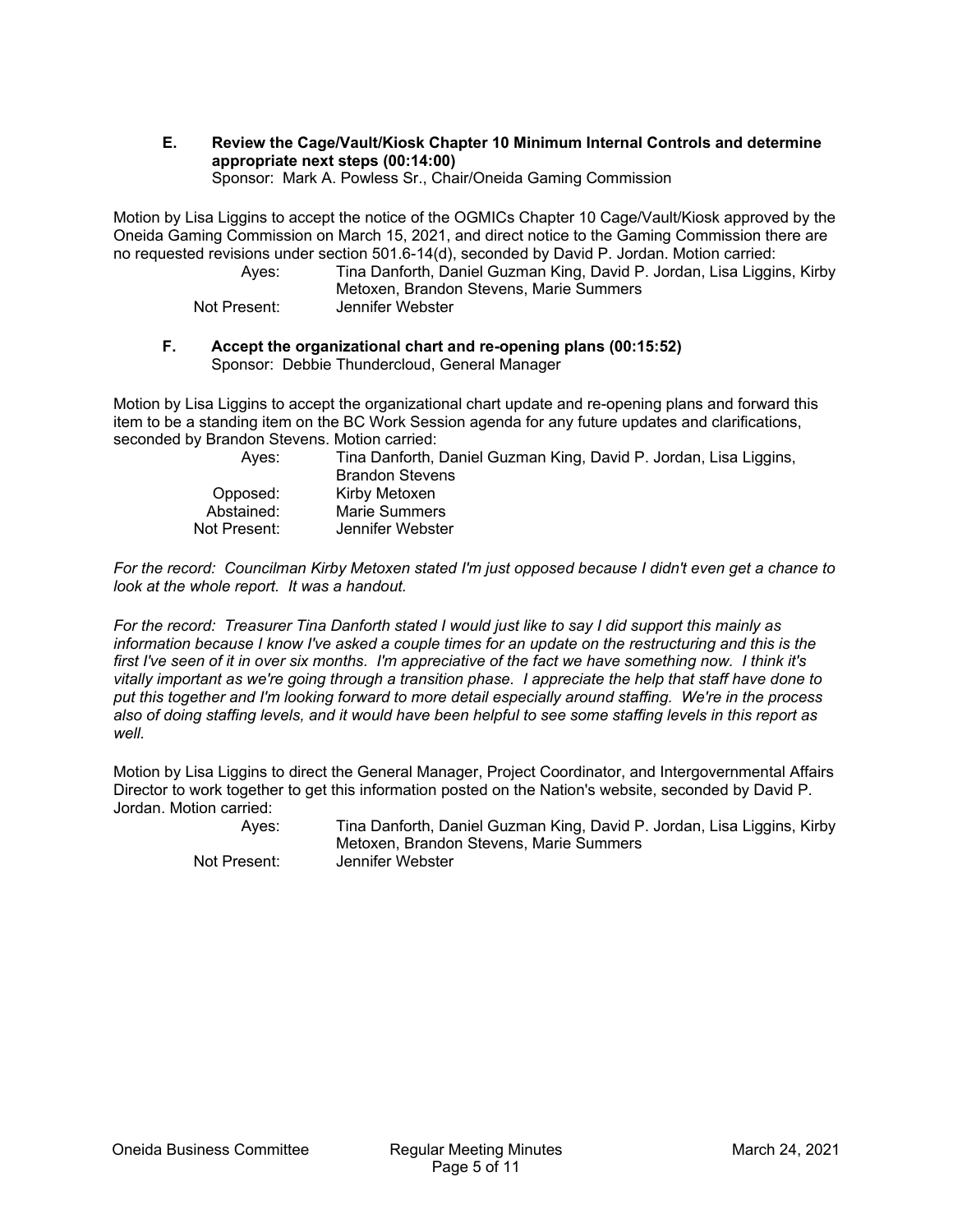# **VIII. EXECUTIVE SESSION (00:39:44)**

Motion by David P. Jordan to go into executive session at 9:13 a.m., seconded by Marie Summers. Motion carried:

 Ayes: Tina Danforth, Daniel Guzman King, David P. Jordan, Lisa Liggins, Kirby Metoxen, Brandon Stevens, Marie Summers Not Present: Jennifer Webster

*The Oneida Business Committee, by consensus, recessed at 11:55 a.m. to 1:30 p.m.* 

*Meeting called to order by Chairman Tehassi Hill at 1:34 p.m.* 

*Roll call for the record:* 

*Present: Councilman Daniel Guzman King; Chairman Tehassi Hill; Councilman David P. Jordan; Secretary Lisa Liggins; Councilman Kirby Metoxen; Vice-Chairman Brandon Stevens; Council Member Marie Summers; Not Present: Treasurer Tina Danforth; Councilwoman Jennifer Webster;* 

*Treasurer Tina Danforth left at 3:00 p.m.* 

Motion by Lisa Liggins to come out of executive session at 5:15 p.m., seconded by Marie Summers. Motion carried:

> Ayes: Daniel Guzman King, David P. Jordan, Lisa Liggins, Kirby Metoxen, Brandon Stevens, Marie Summers Not Present: Tina Danforth, Jennifer Webster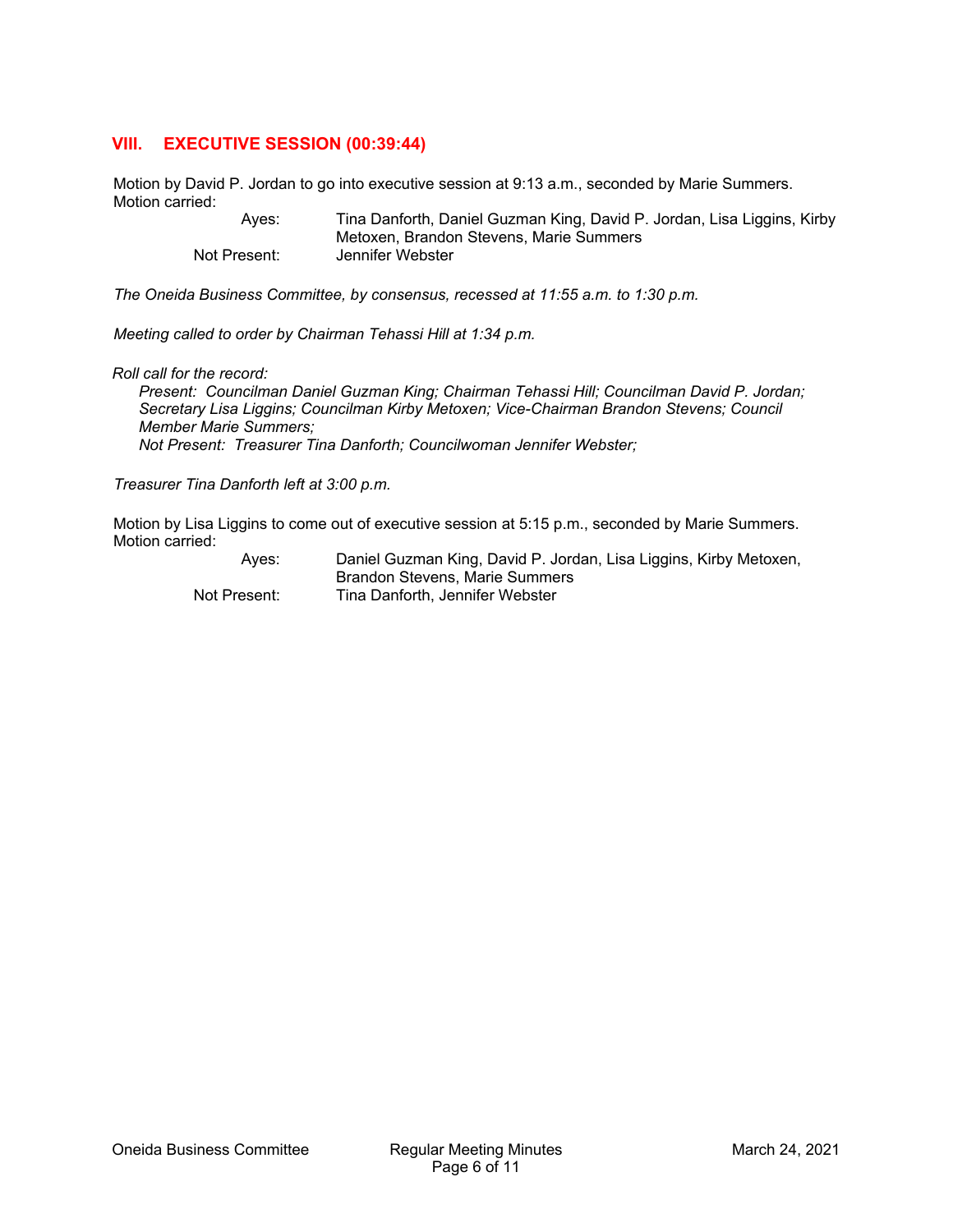## **A. REPORTS**

**1. Accept the Intergovernmental Affairs, Communications, and Self-Governance March 2021 report (00:40:18)** 

Sponsor: Melinda J. Danforth, Director/Intergovernmental Affairs

Motion by Lisa Liggins to accept the Intergovernmental Affairs, Communications, and Self-Governance March 2021 report, seconded by Marie Summers. Motion carried:

| Aves:        | Daniel Guzman King, David P. Jordan, Lisa Liggins, Kirby Metoxen, |
|--------------|-------------------------------------------------------------------|
|              | Brandon Stevens, Marie Summers                                    |
| Not Present: | Tina Danforth, Jennifer Webster                                   |

Motion by Lisa Liggins to assign Secretary Lisa Liggins, with Councilman Daniel Guzman King as alternate, to attend the State Budget Virtual Hearing on April 28, 2021, at 10:00 a.m., seconded by Marie Summers. Motion carried:

| Aves:        | Daniel Guzman King, David P. Jordan, Lisa Liggins, Kirby Metoxen, |
|--------------|-------------------------------------------------------------------|
|              | Brandon Stevens, Marie Summers                                    |
| Not Present: | Tina Danforth. Jennifer Webster                                   |

Motion by Lisa Liggins to approve the bilateral amendment, authorize the Chairman to sign the bilateral amendment, and direct Self-Governance to submit the signed bilateral amendment to Indian Health Service, seconded by Marie Summers. Motion carried:

| Ayes:        | Daniel Guzman King, David P. Jordan, Lisa Liggins, Kirby Metoxen, |
|--------------|-------------------------------------------------------------------|
|              | Brandon Stevens, Marie Summers                                    |
| Not Present: | Tina Danforth, Jennifer Webster                                   |

Motion by Kirby Metoxen to authorize the Chairman to sign the Purchase & Referred Care Investigation and corrective action letter, and direct Self-Governance to submit the letter to Indian Health Service, seconded by Marie Summers. Motion carried:

| Ayes:        | Daniel Guzman King, David P. Jordan, Lisa Liggins, Kirby Metoxen,<br>Brandon Stevens, Marie Summers |
|--------------|-----------------------------------------------------------------------------------------------------|
| Not Present: | Tina Danforth, Jennifer Webster                                                                     |

Motion by David P. Jordan to approve Councilman Daniel Guzman King to serve on the negotiation team for the Food Distribution Program on Indian Reservations (FDPIR) demonstration project, seconded by Kirby Metoxen. Motion carried:

| Aves:        | Daniel Guzman King, David P. Jordan, Lisa Liggins, Kirby Metoxen, |
|--------------|-------------------------------------------------------------------|
|              | Brandon Stevens, Marie Summers                                    |
| Not Present: | Tina Danforth, Jennifer Webster                                   |

Motion by Lisa Liggins to support Gaming's employee appreciation plan; direct all BC Direct Reports, except for the Gaming General Manager, to implement employee recognition for the week of April 5, 2021, noting that Gaming's employee appreciation plan is already in place and noting that Intergovernmental Affairs and Communications and Secretary will coordinate this directive; and send the discussion regarding organization-wide employee recognition/incentives to the April 20, 2021, BC Work Session for further discussion, seconded by Marie Summers. Motion carried:

| Ayes:        | Daniel Guzman King, David P. Jordan, Lisa Liggins, Kirby Metoxen, |
|--------------|-------------------------------------------------------------------|
|              | Brandon Stevens, Marie Summers                                    |
| Not Present: | Tina Danforth, Jennifer Webster                                   |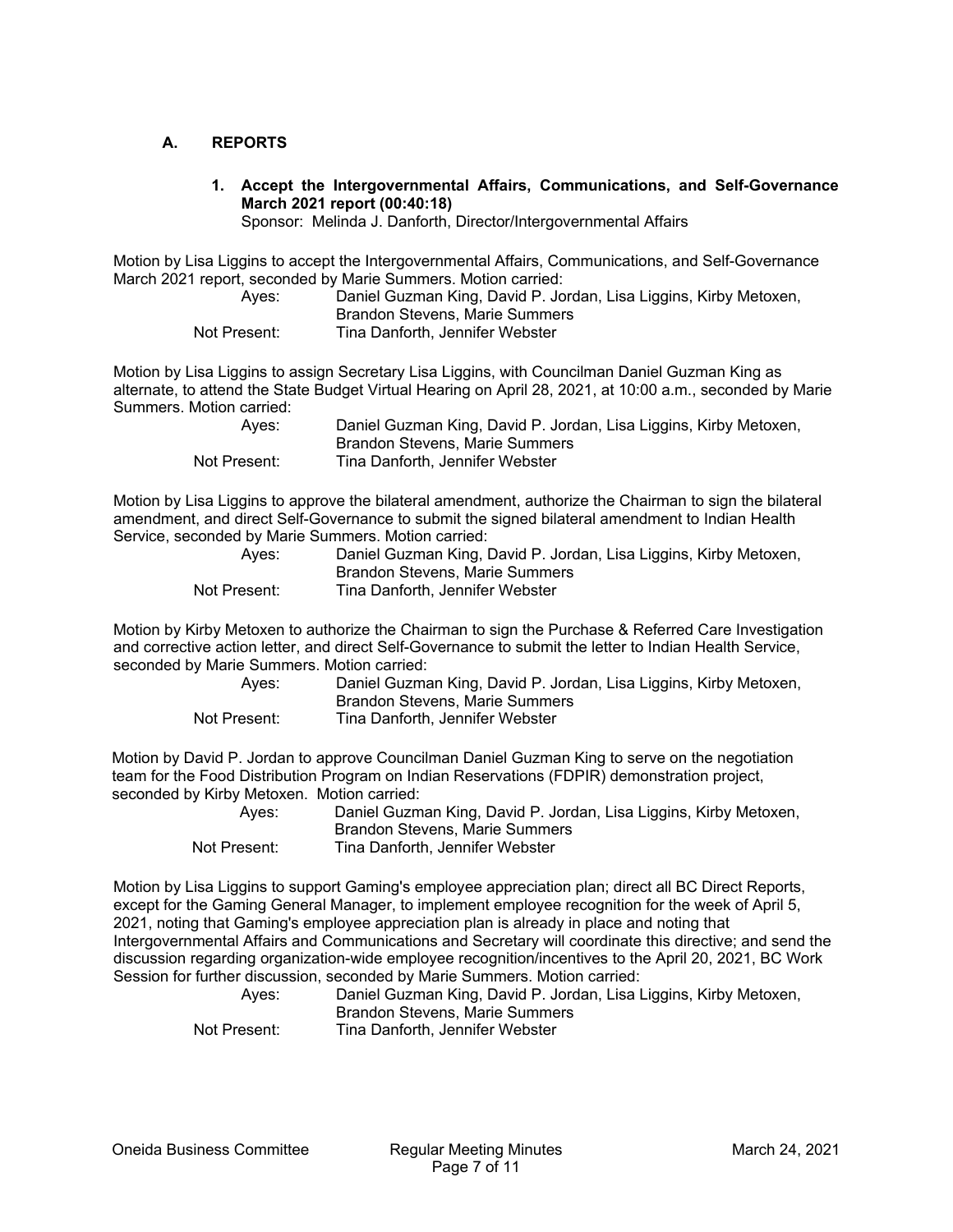#### **2. Accept the February 2021 Treasurer's report (00:42:46)**  Sponsor: Tina Danforth, Treasurer

Motion by Kirby Metoxen to accept the February 2021 Treasurer's report, seconded by David P. Jordan. Motion carried:

> Ayes: Daniel Guzman King, David P. Jordan, Lisa Liggins, Kirby Metoxen, Brandon Stevens, Marie Summers Not Present: Tina Danforth, Jennifer Webster

#### **3. Accept the Chief Counsel report (00:43:00)**  Sponsor: Jo Anne House, Chief Counsel

Motion by Kirby Metoxen to accept the Chief Counsel report, seconded by David P. Jordan. Motion carried:

| Aves:        | Daniel Guzman King, David P. Jordan, Lisa Liggins, Kirby Metoxen, |
|--------------|-------------------------------------------------------------------|
|              | Brandon Stevens, Marie Summers                                    |
| Not Present: | Tina Danforth, Jennifer Webster                                   |

Motion by David P. Jordan to direct a contract with attorney Locklear be brought to the April 14, 2021, regular Business Committee for legal services related to land claims legislative options, seconded by Marie Summers. Motion carried:

| Aves:        | Daniel Guzman King, David P. Jordan, Lisa Liggins, Kirby Metoxen, |
|--------------|-------------------------------------------------------------------|
|              | Brandon Stevens, Marie Summers                                    |
| Not Present: | Tina Danforth, Jennifer Webster                                   |

Motion by Lisa Liggins to waive any conflict that may exist with Attorney Locklear as identified in today's Chief Counsel executive session report, seconded by David P. Jordan. Motion carried:

Ayes: Daniel Guzman King, David P. Jordan, Lisa Liggins, Kirby Metoxen, Brandon Stevens, Marie Summers Not Present: Tina Danforth, Jennifer Webster

#### **4. Accept the General Manager report (00:43:48)**  Sponsor: Debbie Thundercloud, General Manager

Motion by David P. Jordan to accept the General Manager report, seconded by Lisa Liggins. Motion carried:

 Ayes: Daniel Guzman King, David P. Jordan, Lisa Liggins, Kirby Metoxen, Brandon Stevens, Marie Summers Not Present: Tina Danforth, Jennifer Webster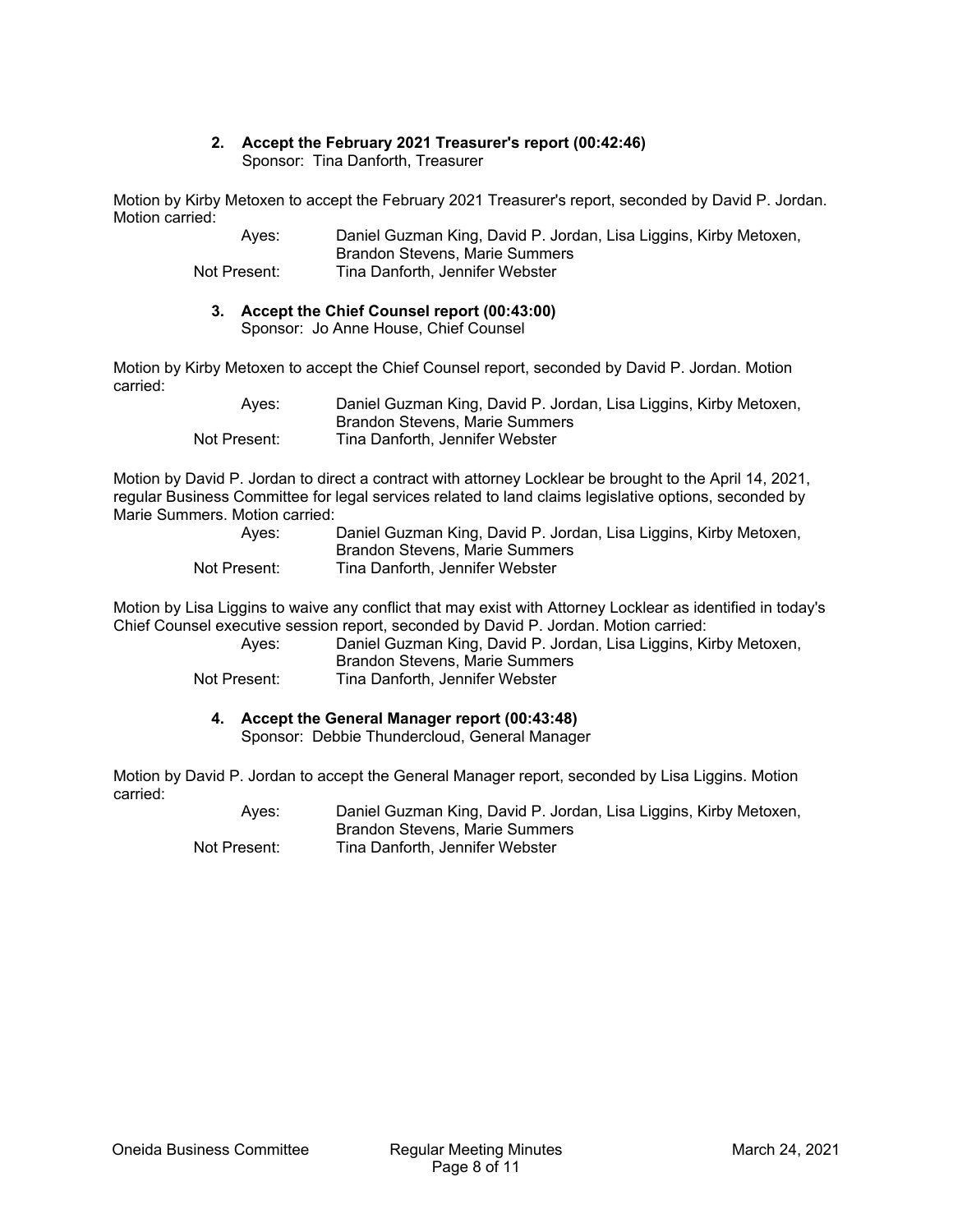## **B. NEW BUSINESS**

**1. Accept the March 1, 2021, regular OBC Officer meeting notes (00:44:06)**  Sponsor: Jessica Vandekamp, Employee Relations Representative

Motion by Kirby Metoxen to accept the March 1, 2021, regular OBC Officer meeting notes, seconded by Marie Summers. Motion carried:

| Ayes:        | Daniel Guzman King, David P. Jordan, Lisa Liggins, Kirby Metoxen, |
|--------------|-------------------------------------------------------------------|
|              | Brandon Stevens, Marie Summers                                    |
| Not Present: | Tina Danforth, Jennifer Webster                                   |

## **2. Approve one (1) relinquishment (00:44:23)**

Sponsor: Debbie Danforth, Chairwoman/Oneida Trust Enrollment Committee

Motion by David P. Jordan to approve one (1) relinquishment, seconded by Kirby Metoxen. Motion carried:

| Aves:        | Daniel Guzman King, David P. Jordan, Lisa Liggins, Kirby Metoxen, |
|--------------|-------------------------------------------------------------------|
|              | Brandon Stevens, Marie Summers                                    |
| Not Present: | Tina Danforth, Jennifer Webster                                   |

**3. Approve a limited waiver of sovereign immunity - Green Bay Packers Sponsorship Agreement - file # 2021-0030 (00:44:35)**  Sponsor: Louise Cornelius, Gaming General Manager

Motion by David P. Jordan to approve a limited waiver of sovereign immunity - Green Bay Packers Sponsorship Agreement - file # 2021-0030, seconded by Marie Summers. Motion carried:

Daniel Guzman King, David P. Jordan, Lisa Liggins, Kirby Metoxen, Brandon Stevens, Marie Summers

- Not Present: Tina Danforth, Jennifer Webster
	- **4. Approve two (2) actions regarding the Family Court Judge resignation file # 2016-1106 (00:45:00)**

Sponsor: Jessica Vandekamp, Employee Relations Representative

Motion by David P. Jordan to accept the resignation of Marcus Zelenski with an end date of June 9, 2021- file # 2016-1106, seconded by Kirby Metoxen. Motion carried:

| Aves:        | Daniel Guzman King, David P. Jordan, Lisa Liggins, Kirby Metoxen, |
|--------------|-------------------------------------------------------------------|
|              | Brandon Stevens, Marie Summers                                    |
| Not Present: | Tina Danforth, Jennifer Webster                                   |

Motion by Lisa Liggins to assign Vice-Chairman Brandon Stevens, Secretary Lisa Liggins, Councilman David P. Jordan, and Councilwoman Marie Summers to a sub-team to hire a new Family Court Judge in accordance with SOP, seconded by Kirby Metoxen. Motion carried:

| Ayes:        | Daniel Guzman King, David P. Jordan, Lisa Liggins, Kirby Metoxen, |
|--------------|-------------------------------------------------------------------|
|              | Brandon Stevens, Marie Summers                                    |
| Not Present: | Tina Danforth, Jennifer Webster                                   |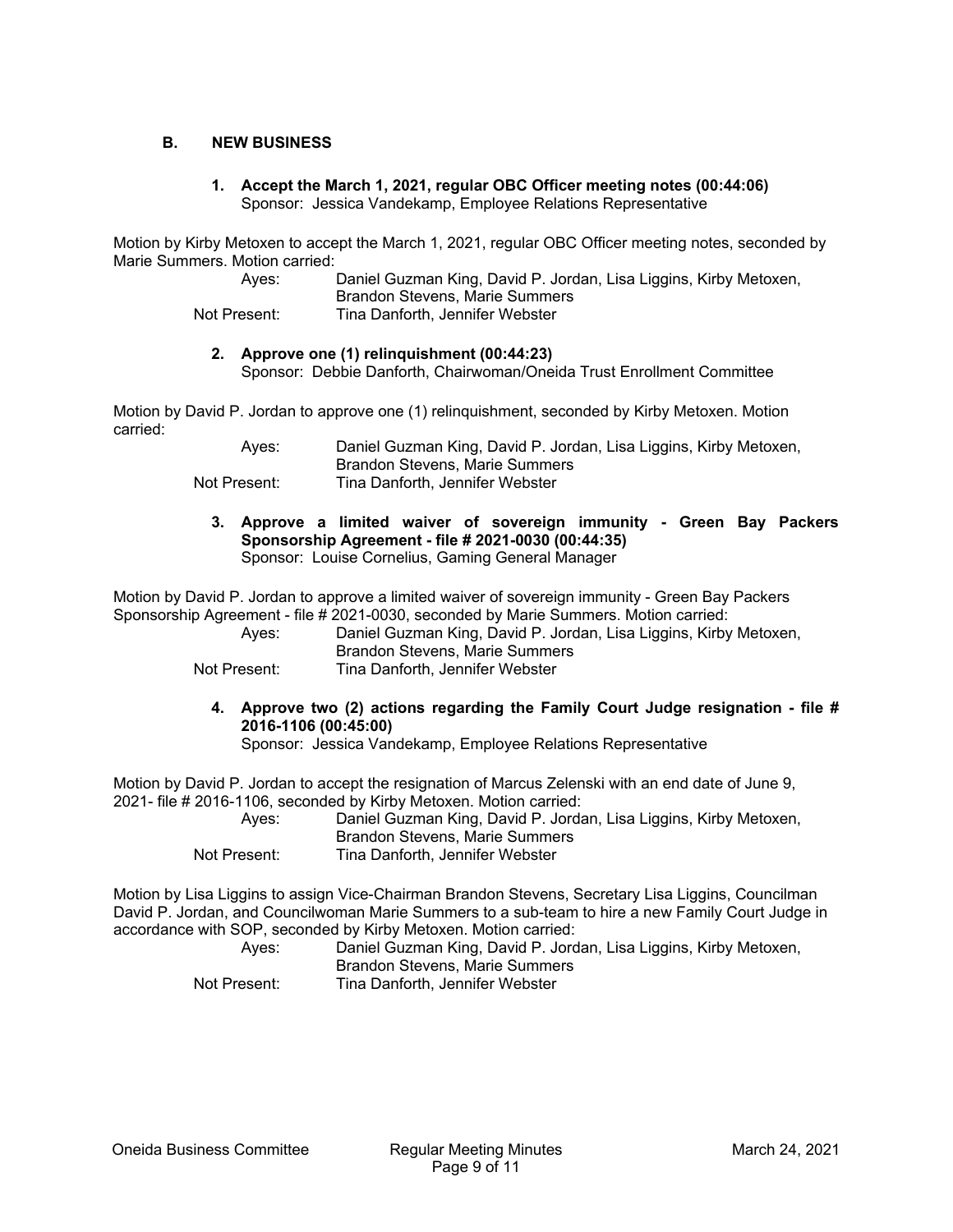#### **5. Determine next steps regarding the transition for BC DR08 (00:45:45)**  Sponsor: Jessica Vandekamp, Employee Relations Representative

Motion by Lisa Liggins to forward the transition for BC DR08 to special Business Committee meeting to be scheduled the week of April 5, 2021, seconded by Kirby Metoxen. Motion carried:

 Ayes: Daniel Guzman King, David P. Jordan, Lisa Liggins, Kirby Metoxen, Brandon Stevens, Marie Summers Not Present: Tina Danforth, Jennifer Webster

**6. Review request and determine next steps - Human Resources Department (00:46:07)** 

Sponsor: Geraldine Danforth, Area Manager/Human Resources

Motion by David P. Jordan to approve the request to recall one (1) Community Support Case Worker as a Limited Term Employee and one (1) Accounts Payable Specialist, noting the positions are 100% grant funded, seconded by Kirby Metoxen. Motion carried:

| Aves:        | Daniel Guzman King, David P. Jordan, Lisa Liggins, Kirby Metoxen, |
|--------------|-------------------------------------------------------------------|
|              | Brandon Stevens, Marie Summers                                    |
| Not Present: | Tina Danforth, Jennifer Webster                                   |

**7. File # 2021-DR05-01 - Accept the written report and consider the recommended action(s) (00:46:27)** 

Sponsor: Jessica Vandekamp, Employee Relations Representative

Motion by David P. Jordan to approve recommendations #1 & #2 from the sub-team and to close out file # 2021-DR05-01, seconded by Marie Summers. Motion carried:

| Aves:        | Daniel Guzman King, David P. Jordan, Lisa Liggins, Kirby Metoxen, |
|--------------|-------------------------------------------------------------------|
|              | Brandon Stevens, Marie Summers                                    |
| Not Present: | Tina Danforth, Jennifer Webster                                   |

Motion by Lisa Liggins to forward the recommendation regarding directive tracking to the April 5, 2021, BC Officers meeting, seconded by David P. Jordan. Motion carried:

 Ayes: Daniel Guzman King, David P. Jordan, Lisa Liggins, Kirby Metoxen, Brandon Stevens, Marie Summers Not Present: Tina Danforth, Jennifer Webster

**8. Review the request to create two (2) new position and determine next steps - Family Services (00:47:11)** 

Sponsor: Debbie Thundercloud, General Manager

Motion by David P. Jordan to defer the request back to the General Manager for additional follow up, seconded by Lisa Liggins. Motion carried:

| Aves:        | Daniel Guzman King, David P. Jordan, Lisa Liggins, Kirby Metoxen,<br>Brandon Stevens, Marie Summers |
|--------------|-----------------------------------------------------------------------------------------------------|
| Not Present: | Tina Danforth, Jennifer Webster                                                                     |